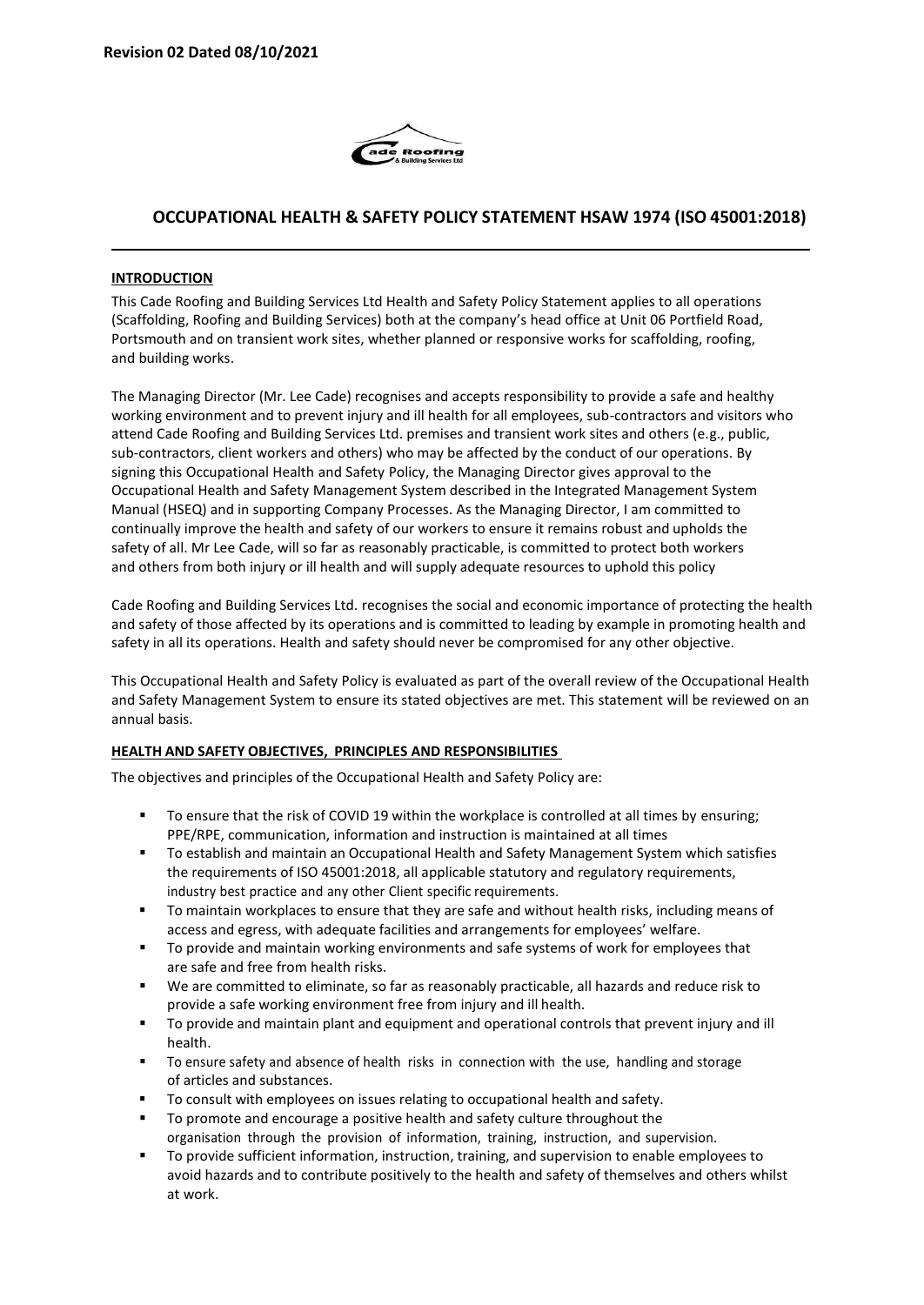- To establish effective arrangements to draw the Occupational Health and Safety Management System to the attention of employees so that they are aware of their obligations and carry out communication, so it is understood and implemented by all employees.
- To ensure all employees are aware of their individual occupational Health and Safety obligations under the *Health and Safety at Work etc 1974 Act*. Management shall seek the support and cooperation of employees with respect to occupational health and safety.
- To operate a 'balanced blame' culture whereby employees are openly encouraged to report hazards, including near misses, without fear of reprisal to ensure the root causes of accidents are identified thus enabling measures to be put in place to eliminate recurrence and promote lessons learnt.
- To ensure sufficient financial and physical resources are available to meet the objectives of the Occupational Health and Safety Management System, as well as all applicable statutory and regulatory requirements.
- To ensure occupational health and safety objectives are set, monitored, and reviewed at regular intervals.
- To maintain continual improvement of occupational health and safety management and performance by regularly monitoring and reviewing the occupational Health and Safety Management System to ensure its effectiveness.
- To update operations in response to advances in technology, changes to industry best practice and new understanding in health and safety.
- To ensure that risk assessments are being carried out on an on-going basis, with employees participating in the risk assessment process. Assessments will cover our undertakings and will assist in the identification of hazards and the setting of prioritised objectives for elimination and reduction of risk.
- Ensure that all aspects of Network Rail activities that safety remains paramount
- Behavioural safety will be monitored at all times by supervisors, and if required re-education promoted and implemented by managers
- We are committed to ensure that we uphold all relevant health and safety regulations that impact on our operations
- To arrange for the effective planning, organisation, control, monitoring and review of preventative and protective measures.
- To maintain records as objective evidence to show compliance with the Occupational Health and Safety Management System.

## **RESPONSIBILITY AND ACCOUNTABILITY**

The Managing Director has overall responsibility and accountability for the Occupational Health and Safety Policy and Occupational Health and Safety Management System including formulation, development, implementationand encouraging commitment by personnel at all levels of the Company. He is fully supported by the HSEQ management team, with both advise him and support him with his responsibilities.

### **PERFORMANCE EVALUATION**

The performance of this policy statement shall be measured and monitored by our health and safety performance (KPI's) and formally discussed during Management Review Meetings as required by our accreditation, namely ISO 45001:2018.

The Management Representatives nominated in the Integrated Management System Manual are responsible for the co-ordination, implementation and monitoring of this policy throughout the organisation.

All employees, contractors and visitors are responsible for policy implementation by cooperating, participating and contributing to its success through their actions and suggestions.

### **COMMUNICATION**

This Occupational Health and Safety Policy is communicated to all employees, contractors and visitors. A copy is displayed on employee notice boards at the Head Office, held in the Site Offices and published on the internal company shared drive and company website. All employees are encouraged to read it and communicate any queries to a Director. Copies are made available to interested parties on request and a copy